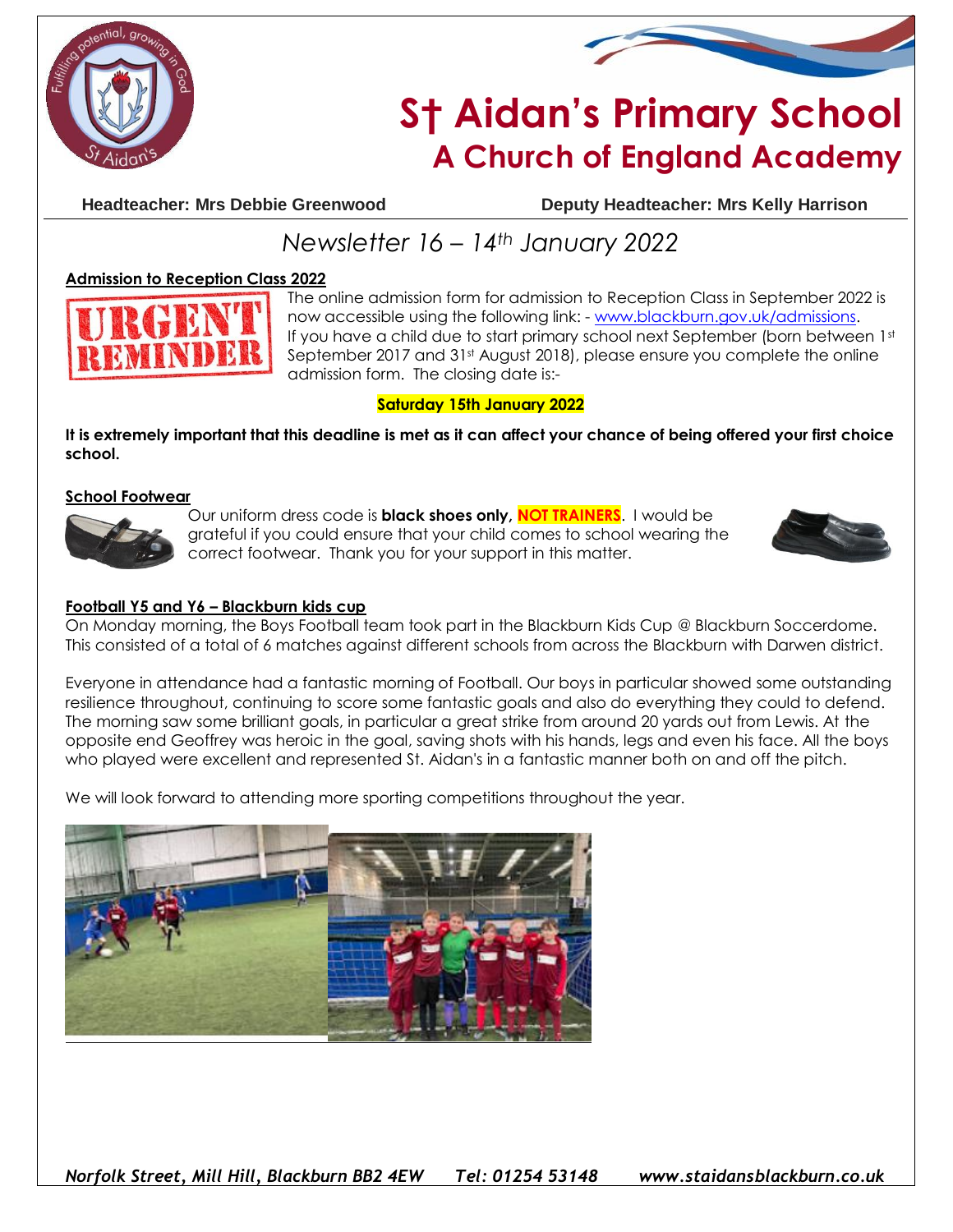### **Afterschool Club Letters**





**Clubs will start week beginning Monday <sup>h</sup> January 2020 until Monday 23rd March 2020**

#### After school clubs.

Please note, If you have signed your child up for a club it will start next week on Monday 17th January 2022 and the last week for clubs this term will be the week commencing Monday 28th March 2022. (10 weeks). A register will be taken of attendance and children must attend each week. Clubs will finish at 4:15pm. Children in years 5 and 6 can only walk home with signed permission from a parent or carer.

| <b>MONDAY</b>         | <b>TUESDAY</b>                 | <b>WEDNESDAY</b>                        | <b>THURSDAY</b> |
|-----------------------|--------------------------------|-----------------------------------------|-----------------|
| Multisports Y3 and Y4 | Dance and Gymnastics Y1 and Y2 | Multisports Y5 and Y6   Debate club KS2 |                 |
|                       | Art club Reception, Y1 and Y2  |                                         |                 |

#### **COMPETITION TIME Stay safe on the Internet day 2022**

This is a competition to design a poster for Safer Internet Day- Please see our post on social media for more information.



#### **Class Trips**

As part of the pupils theme work, class trips have been organised for the following classes:-



Year 3 Bolton Museum Year 4 Clitheroe Castle

Please note: A packed lunch will be provided by the school for pupils who normally have a school meal. Trips are also being arranged for other year groups and you will be informed of these in due course.

#### **Contact Telephone Numbers**



From past experience we know that people change their mobile phones over the Christmas period, can you please make sure that we have your up-to-date phone numbers – this is critical in case of emergencies. It also means you will receive important messages (e.g. school closures, club cancellations, etc.) via text message.